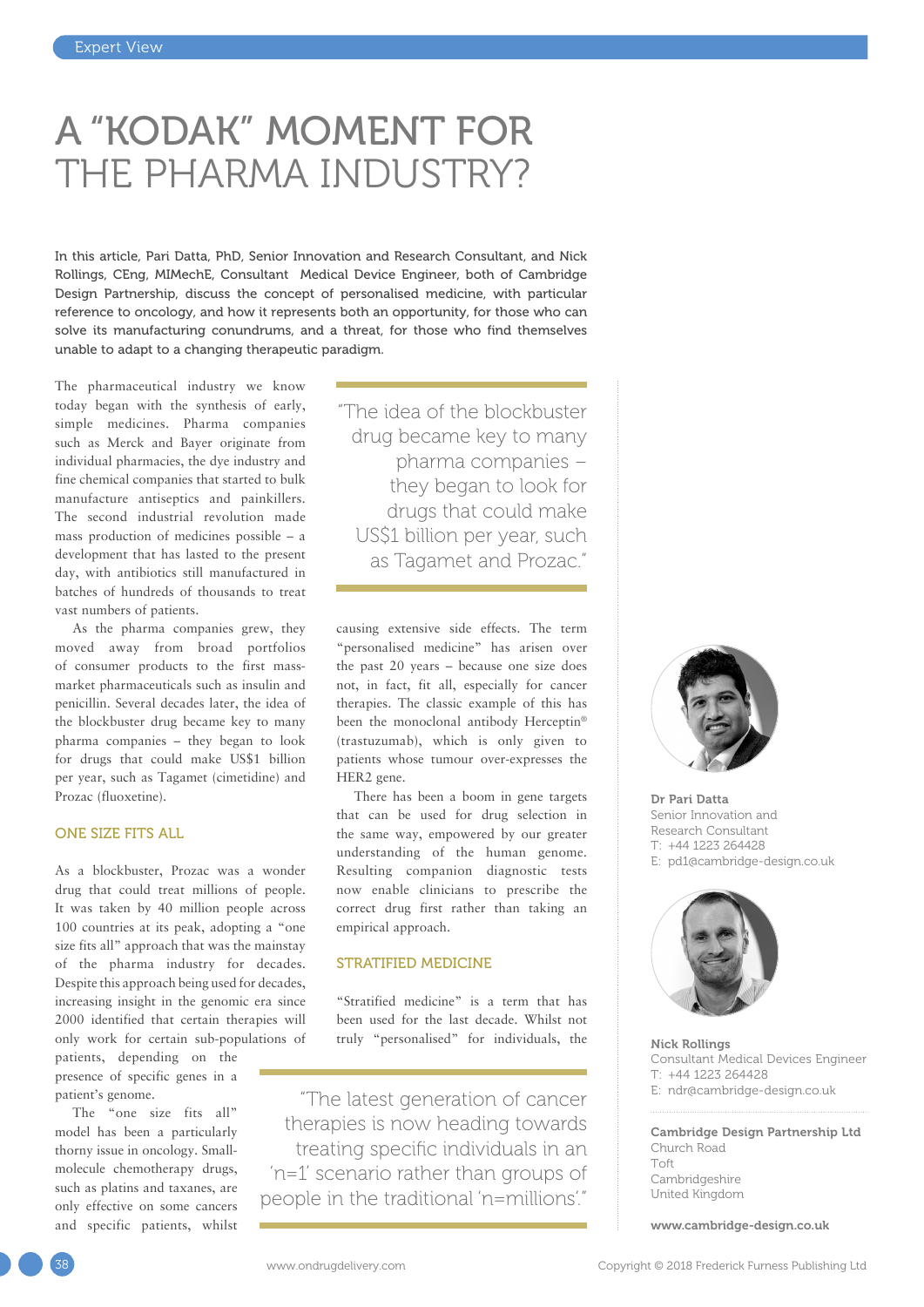approach identifies a specific but smaller sub-population of patients that can be treated by specific therapies. With Herceptin for instance, in the 20-30% of breast cancer cases that are HER2 positive, the benefit is that the therapy will be particularly effective against their specific form of cancer. Such biologic-based therapies with high specificity work for highly specific patient groups whilst still enabling blockbustertype revenues. However, manufacturing challenges associated with biologics mean that they still need to be manufactured in relatively large volumes to make the economic unit costs acceptable.

#### TOWARD PERSONALISED MEDICINE

The latest generation of cancer therapies is now heading towards treating specific individuals in an "n=1" scenario rather than groups of people in the traditional "n=millions". Advanced therapies (ATs), such as cellular therapies, are being developed for multiple conditions, from neurological to ophthalmological, with nearly 50% of therapies in the pipeline for cancer treatments based on immune and blood cells.

Some cellular therapies are allogenic therapies, where immune cells are taken from one donor, manipulated and then administered to many patients. In some ways, these therapies can be treated like traditional biologics – scaled up using fairly standardised methods and cryopreserved until they are required. There are some challenges with preserving these over a long shelf life, but the model is still relatively scalable, and therefore pharma originally favoured this approach based on traditional biologics. Specific challenges remain, however – scale up, for example, is still not as straightforward as merely increasing the bioreactor volume, as cell lines can exhibit differing behaviour at larger volumes. As another example, there are challenges in controlling agitation rates in larger fermenters, which can damage cells – yet cell function and quality is crucial to preserve product efficacy.

A second category of therapies is autologous cell therapies. These therapies require harvesting of cells from each patient, processing them and then returning them to the patient with modifications – making the body more capable of fighting a particular disease or condition. Recently approved chimeric antigen receptor T-cell therapies, such as Kymriah® (tisagenlecleucel, Novartis), involve modifying T-lymphocytes (T-cells) from a patient to provide them with the ability to detect malignant B-cells within blood-based cancers. The modification involves the use of viral vectors to alter the genome of the T-cells to express an altered receptor (chimeric) to target CD19 proteins, which are expressed in malignant B-cells in blood-based cancer. The key advantage of autologous therapies over allogenic therapies is there will be no immunologic reaction, as the cells are sourced from the patient. Despite the manufacturing challenges, autologous therapies have become popular, with multiple candidates in development.

Autologous therapies form the majority of cellular therapies undergoing clinical trials. Kymriah® was approved last year to treat B-cell acute lymphoblastic leukaemia in young people whose cancer has either recurred or always been resistant to other therapies.

#### RESULTING CHALLENGES

With the emergence of autologous ATs, pharma companies are less acting as a mass manufacturer of medicines, but rather as a solution provider enabling the modification of cells. The resulting challenge here is scale-out rather than scale-up, whereby one manufacturing batch treats one patient and not whole populations. Cells must be initially harvested from each patient individually. The harvested cells require careful handling as they are patient specific and cannot be replaced during processing. The cells must then be transported to a cGMP-compliant facility, without suffering damage or disruption during transportation. At this location, the cells are modified within aseptic processes by highly skilled scientists. The cells are then stored before being transported back to the patient's bedside within the hospital, where they are infused back into the patient. Transport is vital to both harvesting and re-administration to the patient, so conditions must always be monitored and samples tracked. Sterility and traceability to the original patient is key at all stages of the process.

It is therefore no surprise that manufacturing autologous therapies is expensive. Kymriah® has been priced at \$500,000 per patient, which is a large cost despite the resulting value – completely curing a patient's cancer – being clear. It is easy to see where the costs come from, the patient needs to be kept in hospital for long periods and cells need to be removed and

"The key advantage of autologous therapies over allogenic therapies is there will be no immunologic reaction, as the cells are sourced from the patient."

manipulated with agents – such as viruses – which, in turn, have been specifically manufactured to activate them. This process is then carried out manually by a highly skilled team. Every step in the 22-day process requires monitoring and quality checks to ensure a high-quality product.

Manufacturing must be carried out in aseptic locations, using many manual steps that can only currently be executed by trained personnel and that carry a high risk of errors. Many of the errors in traditional pharma processes are due to human error, and in the case of cellular therapies, such errors can lead to nonfunctioning therapies and life-threatening results for the patient. Cells are much more sensitive to damage than traditional biologics, which in turn are much less robust than small-molecules. The cost of failed batches contributes to the high costs of cellular therapies.

This means that ensuring quality throughout each precisely controlled manufacturing step is vital. The high cost of cellular therapies means they can't be available to all who need them. It also becomes too challenging to sustain a high enough gross margin for commercial viability of the products.

#### POTENTIAL SOLUTIONS

Following regulatory clearance in 2017, attention is now turning to resolving these manufacturing challenges for ATs. There are many classes of solution which become immediately applicable to tackle the issues. Closed systems – separating operator from product – are one such solution, enabling the high costs associated with high-grade GMP and clean locations to be avoided. Closed systems allow production to remain aseptic and the overall classification of a manufacturing location to be downgraded. They also reduce the risk of contamination by operators and enable therapies for multiple patients to be manufactured simultaneously within the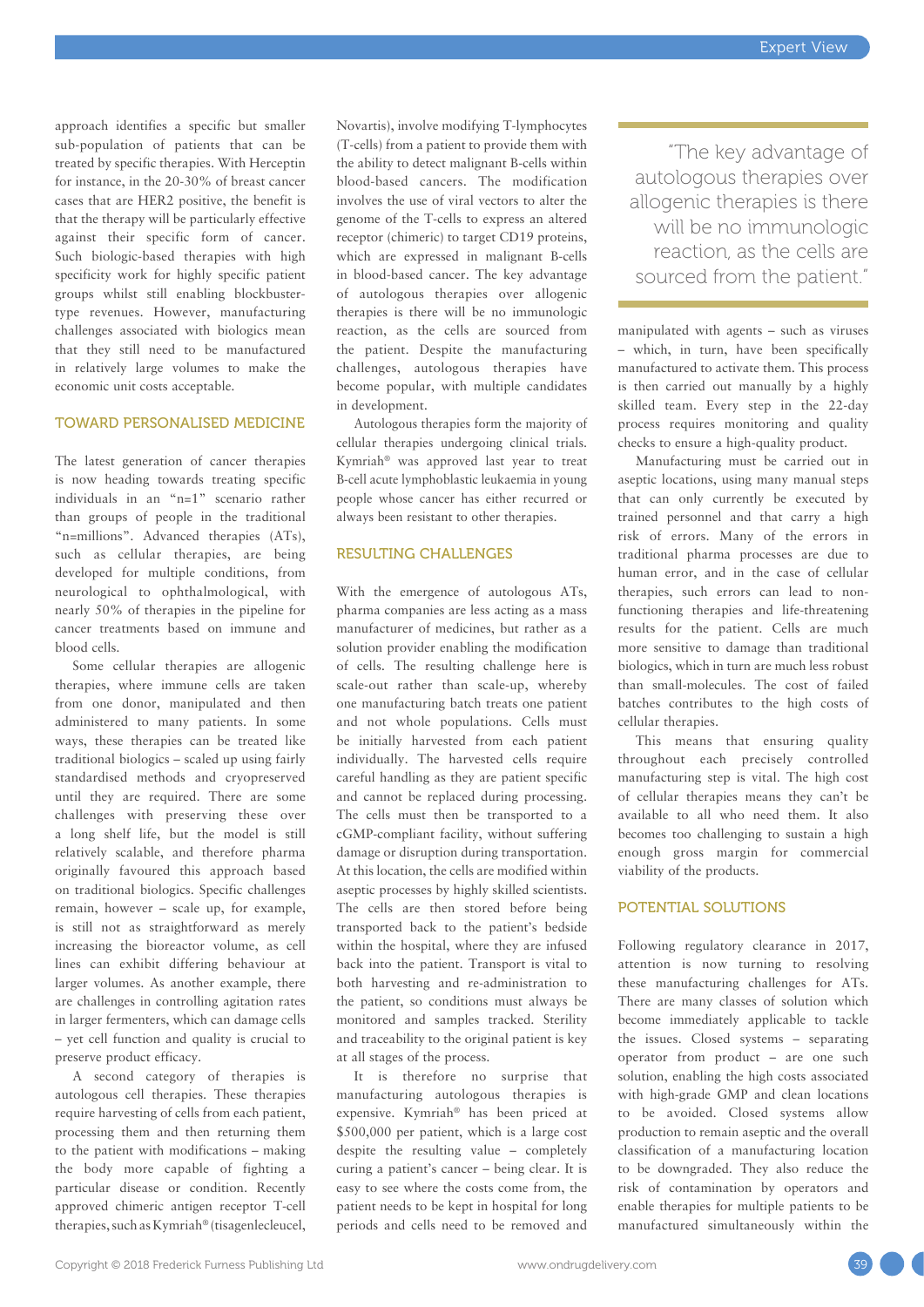same manufacturing facility. Single-use, disposable technologies also contribute to reducing the risks of contamination.

Automation will become key to reducing production costs, improving both standardisation and quality. By implementing automation, simple manual steps, such as shaking, opening vessels and counting cells, can be avoided. In the example of counting cells, operators must still use haemocytometers to count cells in grids to assess yields, making judgements which can still seem quite subjective. Automation will reduce the skill level required by operators, enabling manufacturing processes to be carried out in multiple locations whilst, crucially, maintaining product quality.

Automation will also enable the collection of significant data sets during the production process, which will in turn enable continual improvement and refinement of the production process, maintaining quality and reducing costs. The ability to characterise products during manufacture could be invaluable, e.g. enabling understanding of the nutrient consumption of cells, their metabolite production and concentration to monitor overall process quality. Data is generated throughout all steps of the process, including analytics and batch records.

However, there are still questions around what technologies can be used to collect data, how much data is necessary and how best to use it to improve the manufacturing process. Currently, process analytics are performed off-line at set points. There is considerable potential for greater use of in-line analytics for continuous monitoring. There is currently a lack of general monitoring technologies when cell numbers are being expanded. Together with developments in sensing and monitoring technologies, data processing techniques – ranging from classical signal processing to artificial intelligence approaches – could be used to turn measured data into insights and actionable information, such as giving a prediction of cell potency.

More fundamental challenges exist around process steps related to cell modification and cryopreservation. Cell modification is currently carried out using live viral vectors, which themselves are very delicate and need to be handled carefully. Viral vectors can become integrated in random locations within the cellular genome, which impacts robustness in manufacturing. Next-generation gene editing tools, such as CRISPR-Cas9, could solve this problem with more site-specific additions of genetic constructs. Cryopreservation is another key step, performed at the back end of the manufacturing process, increasing the shelf life of products and therefore geographic reach. However, if not managed, inadequate storage conditions could lead to a decline in cell viability and therefore reduced therapeutic effect.

#### THE NEED TO INNOVATE

At first sight, the quantity and degree of the challenges in manufacturing cellular therapies may seem intimidating. It is, however, worth reflecting on the bigger picture and the enormous potential ATs have to treat patients and cure diseases. In original clinical studies for Kymriah®, the overall response rate in the short term – based on a single infusion of Kymriah® – was above 80% for evaluated patients whose leukaemia could not be cured by any other means. Current manufacturing challenges and high costs could prevent such treatments being used widely, consequently there are considerable opportunities for companies that can solve these significant challenges through innovation and technology. Innovation methodologies such as user-experience mapping, jobs-tobe-done, technology mapping, TRIZ and intellectual property landscaping have proved useful in other applications and could help to elucidate the challenges and discover solutions.

The flip side is that we could be heading for a "Kodak" scenario for companies that remain wedded to legacy processes and miss the opportunity to innovate and embrace a new future. Currently, these challenges are yet to be fully understood and further clarity around the challenges will be required. Whilst this may seem daunting, this scenario actually provides an opportunity for innovative thinking that will enable the entry of new players into the market, with solutions and technologies from other industries. We are already seeing this happen with the intense investment by major Asian companies such as Samsung and Hitachi. These companies can bring insight and fresh perspectives, not wedded to traditional ways of therapy manufacturing.

There are many parallels between the emerging era of ATs and the Kodak story. New entrants eventually took over the photography market as it transitioned from film to digital. Digital photography

"Current manufacturing challenges and high costs could prevent such treatments being used widely, consequently there are considerable opportunities for companies that can solve these significant challenges through innovation and technology."

disrupted Kodak's film-based business model to the point of its bankruptcy, despite once owning 50% of the global photography business and employing 60,000 people. The brutal irony is that Kodak invented the very technology which destroyed its business, through its invention of the original digital camera in 1975. It did not spot or react to the disruptive forces in its industry. It tried to prolong the life of film by creating products which acted as printer docks for its cameras.

A similar scenario is playing out right now in the automotive industry as new entrant Tesla has popularised the electric vehicle and left incumbents with businesses based on legacy internal combustion engines racing to develop their own electric models.

In a similar way, sticking to the old way of thinking centred on blockbuster drugs could lead to a Kodak moment for even today's biggest pharma companies. It is now possible to envisage manufacturing of cellular therapies reaching the patient's bedside with automated, scaledout manufacturing approaches and no centralised manufacturing facility required. Companies that innovate, solve challenges and think disruptively could avoid falling into the Kodak trap – and unlock the huge potential enabled by ATs.

#### ABOUT THE COMPANY

Cambridge Design Partnership is a technology and product design partner focused on helping clients grow their businesses. Some of the world's largest companies trust CDP to develop their most important innovations. Located in both Cambridge (UK) and Palo Alto (CA, US), CDP specialises in the consumer products,